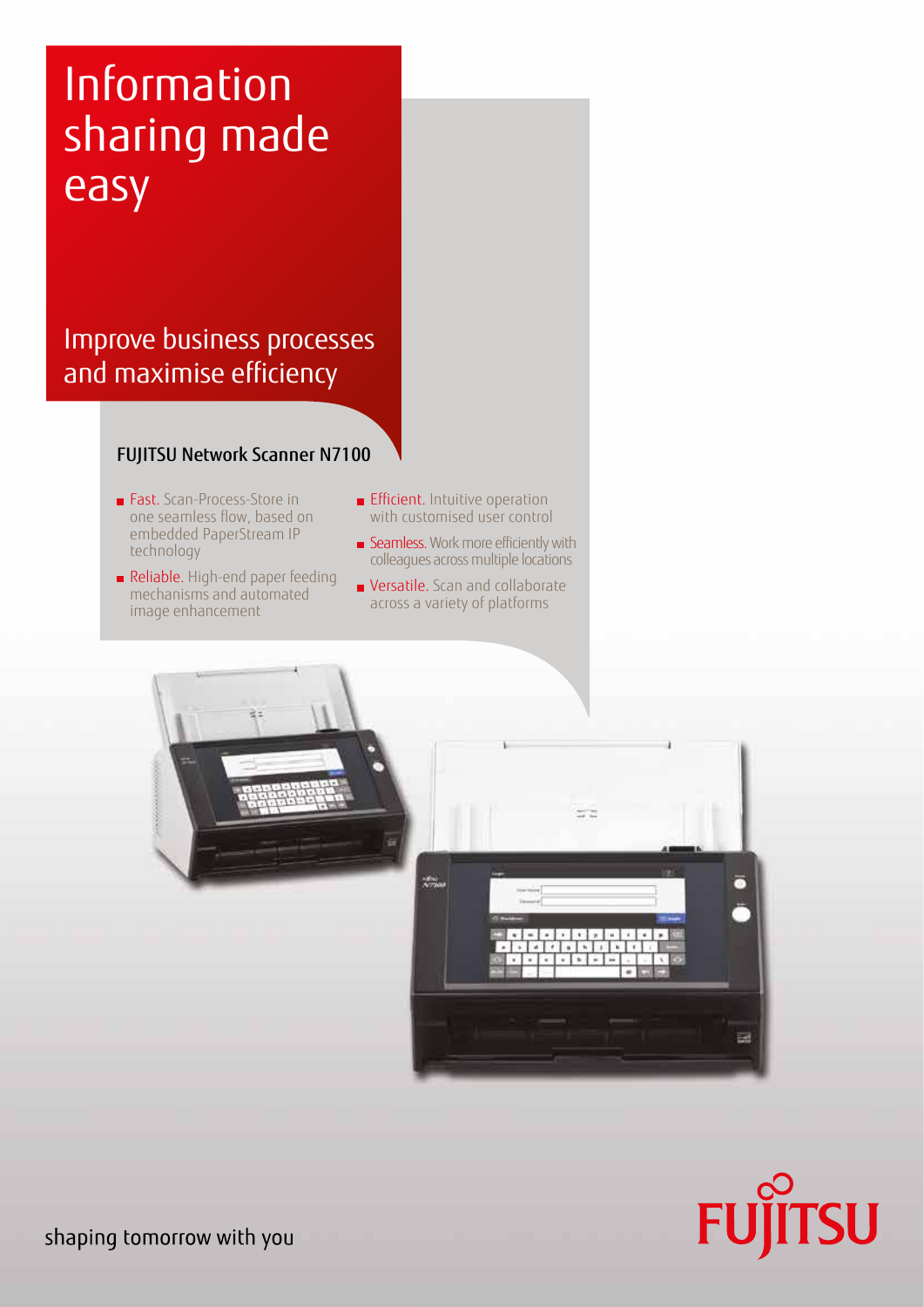The N7100 network scanner helps maximise business efficiency by allowing every staff member to speedily digitise everyday documents and facilitate the use and transmission of paperwork all around the company. It is perfectly suited to any environment where space is limited such as an office, in the corridor or any customer facing environment due to its compact nature and quiet operation.

Built on the success, proven software architecture and usability concept of the Fujitsu network scanner family, the N7100 is ideal for large enterprises and SMEs alike. Essentially, the N7100 can help companies who have a requirement for a scanner that is simple and intuitive in operation and where any number of users can scan, save and transfer their data without the need for an additional computer.



#### Built for easy and intuitive digitisation

The N7100 comes equipped with a large 8.4" high resolution XGA (1,024 x 768 pixels) touchscreen and an integrated on screen keyboard (USB potential for added keyboard. Additionally and based on login credentials a variety of standardised scanning sequences as well as individually customised 'Job Menus' can be set up and geared around the requirements of an individual user, a user group or a complete department. This customisation can help establish an instant and secure control of any scanning settings and destinations to which information should be routed.

The N7100 is equipped with a highly reliable and advanced paper feeding mechanism that can support the scanning of a wide variety of everyday documents whether it be invoices, contracts, delivery notifications or remittance slips. This feeding system based on technology derived from high-end, high-volume scanning devices is based on a combination of feed and brake rollers, which ensures that mixed batches of documents ranging in thickness from 40 to 209 g/m² and even embossed plastic cards can be reliably scanned and processed instantly. A 50 page automatic document feeder (ADF) can accommodate paper sizes up to A4 in size and even embossed cards.

#### Avoid unnecessary waiting times

The N7100 offers an impressive start up time, simple one button operability and feeding speeds of 25 pages per minute (ppm) that generate 50 images per minute (ipm) at 300 dpi from double sided paper documents. Additionally this scanner provides intelligent scanning features and automated image processing functions such as Automatic Colour Detection, Automatic Orientation, Blank Page Removal, Auto Deskew and Marker Index. These all help contribute to more efficient document processing day after day.

The powerful CPU and GI processor work in combination with embedded PaperStream IP image enhancement technology and facilitate a near-instant view of resulting scans, even when scanning larger volume batches and applying more demanding image enhancement as well as text recognition routines. It is possible to completely capture and store 50 double sided documents in less than 2 minutes.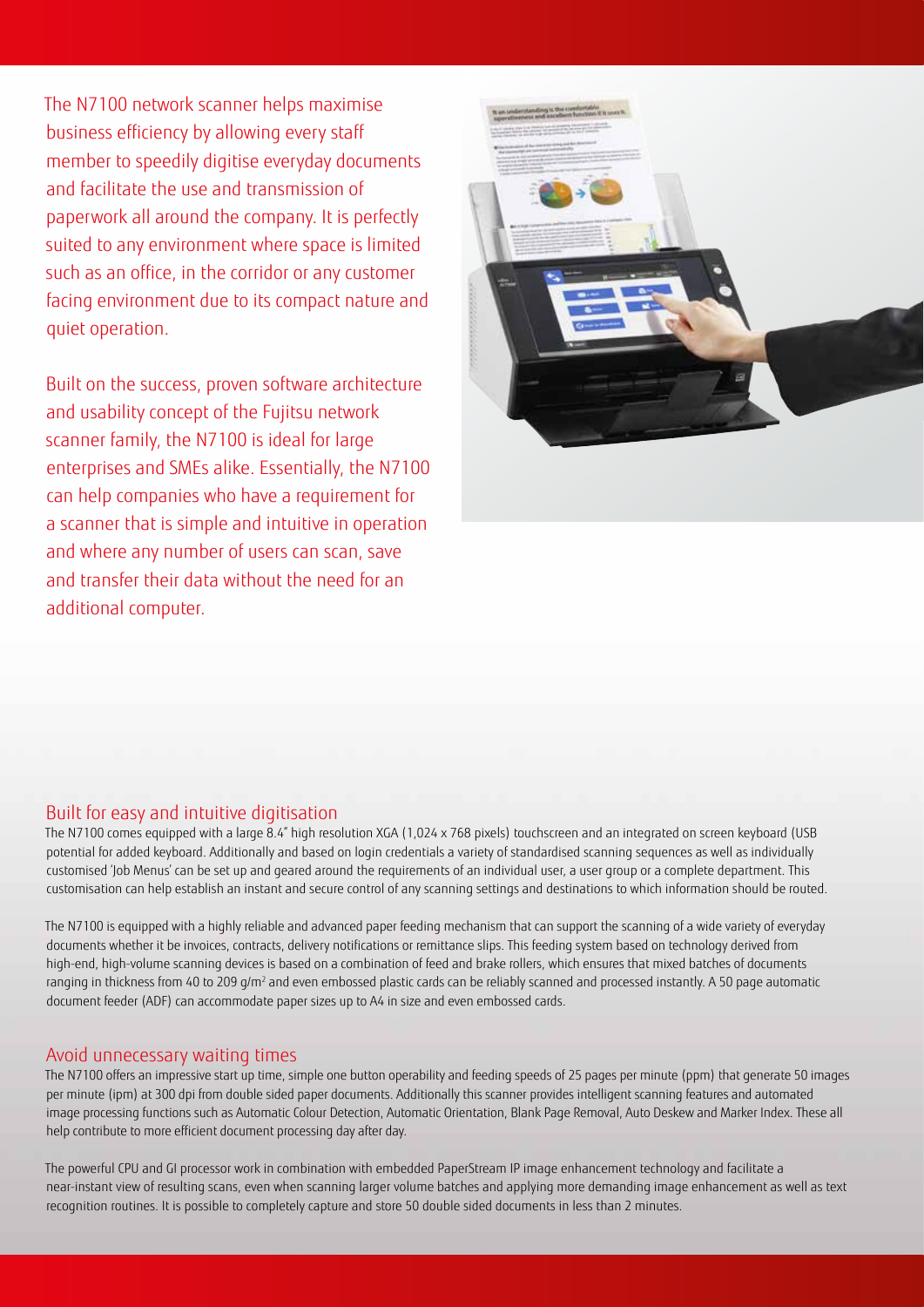

A4 Portrait at 300 dpi 25 ppm / 50 ipm Scan mixed batches up to 50 sheets



Login screen

![](_page_2_Picture_4.jpeg)

![](_page_2_Picture_5.jpeg)

![](_page_2_Picture_6.jpeg)

Preview screen (Scan viewer)

#### Instant distribution and collaboration

The N7100 not only provides for just scanning but actually immediately adds value to scanned data. This is achieved through a variety of 'scan to' processes that combine several steps of document capture all the way through to the final release of the image data to a pre-determined destination. This could be distribution to a network folder, an email address, a network fax to reduce transmission costs, a network printer thereby performing like a photocopier, an FTP server so using the internet to transmit or directly into a collaboration platform to address enterprise content management requirements.

#### Resilient security features

Despite the N7100 being a shared device by nature, it is a highly secure device armed with advanced security features.

- Login authentication strictly limits access to and extent of use of the scanner
- Access control peripherals like fingerprint sensors, magnetic swipe card readers and PalmSecure user identification solutions can be attached
- Scanned data can be output as password-protected PDF files
- Any image and usage data transmission can be directed through secure socket layers (SSL)

Any data scanned is immediately encrypted and held in temporary memory, while it is being processed and prepared for transmission to its final destination. The N7100 then automatically deletes any image data from its internal memory.

When the N7100 is initialised, free regions of the internal memory can be overwritten with completely random, meaningless data and as an added security measure, a new encryption key is generated after any user information is deleted. All of this ensures that no trace of old user data can be retrieved from open memory.

#### Manage from a single location

The Scanner Central Admin server and console software enable Fujitsu scanners to be managed and maintained from a single location to minimise scanner downtime anywhere on the global system. This enables centralised set up, customisation, monitoring and initiation of exception handling for up to 1000 network scanners distributed amongst several locations managed under the same domain. Even feeding log data into third party network management tools is supported.

#### **Versatility**

The N7100 satisfies the digitising needs in larger scale networks as well as in environments where more basic file servers and e-mail servers are deployed. It is right at home with more complex LDAP/LDAPS authentication-based networks, and allows for integration with Microsoft Exchange Servers, FTP servers, third party applications and portal and collaboration platforms.

An SDK is available for the N7100 to further meet the needs of your business. This SDK will enable developing a connector to a preferred third-party application, may that be a DMS, ECM, BPM or ERP system. This connector in turn is uploaded to the N7100 and then acts as a one button door opener into the productive target systems. The SDK additionally provides for utilising IC readers attached to the network scanner's USB port.